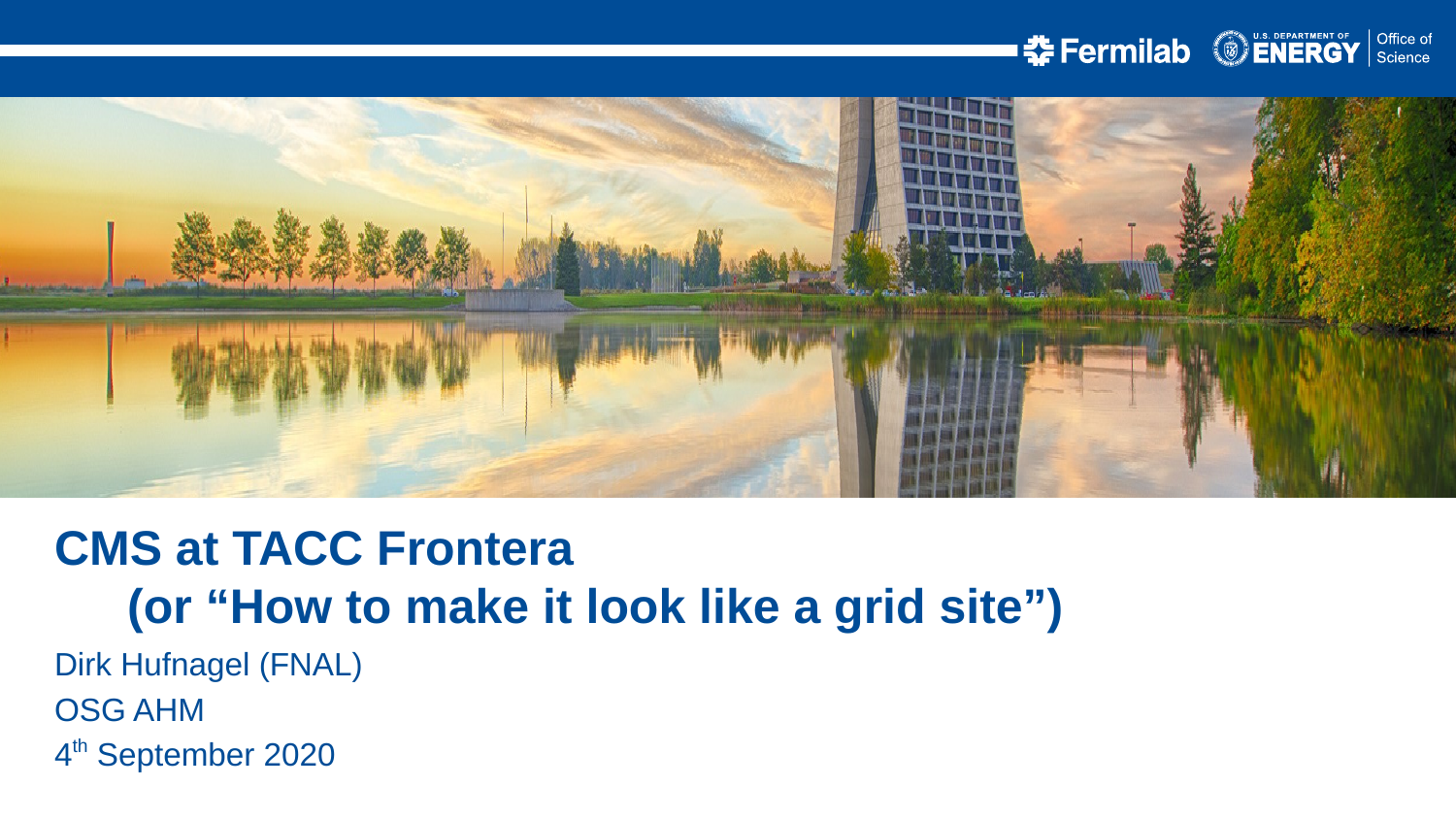### **CMS at Frontera**

- Frontera well suited for CMS workflows (8008 Intel Cascade Lake Xeon nodes, no GPU, plenty of memory, outbound network from batch nodes)
- CMS has a 500k node hour Frontera allocation (July 2020 to June 2021)
	- Continuous use from today would require  $\sim$ 70 nodes
	- "normal" batch queue has 100 jobs total / 50 jobs running limits
		- Need to use multi-node batch jobs
- Outbound network, so no problem for Frontier conditions access
- Biggest problem: No cvmfs available at Frontera
	- How do we access CMS software?

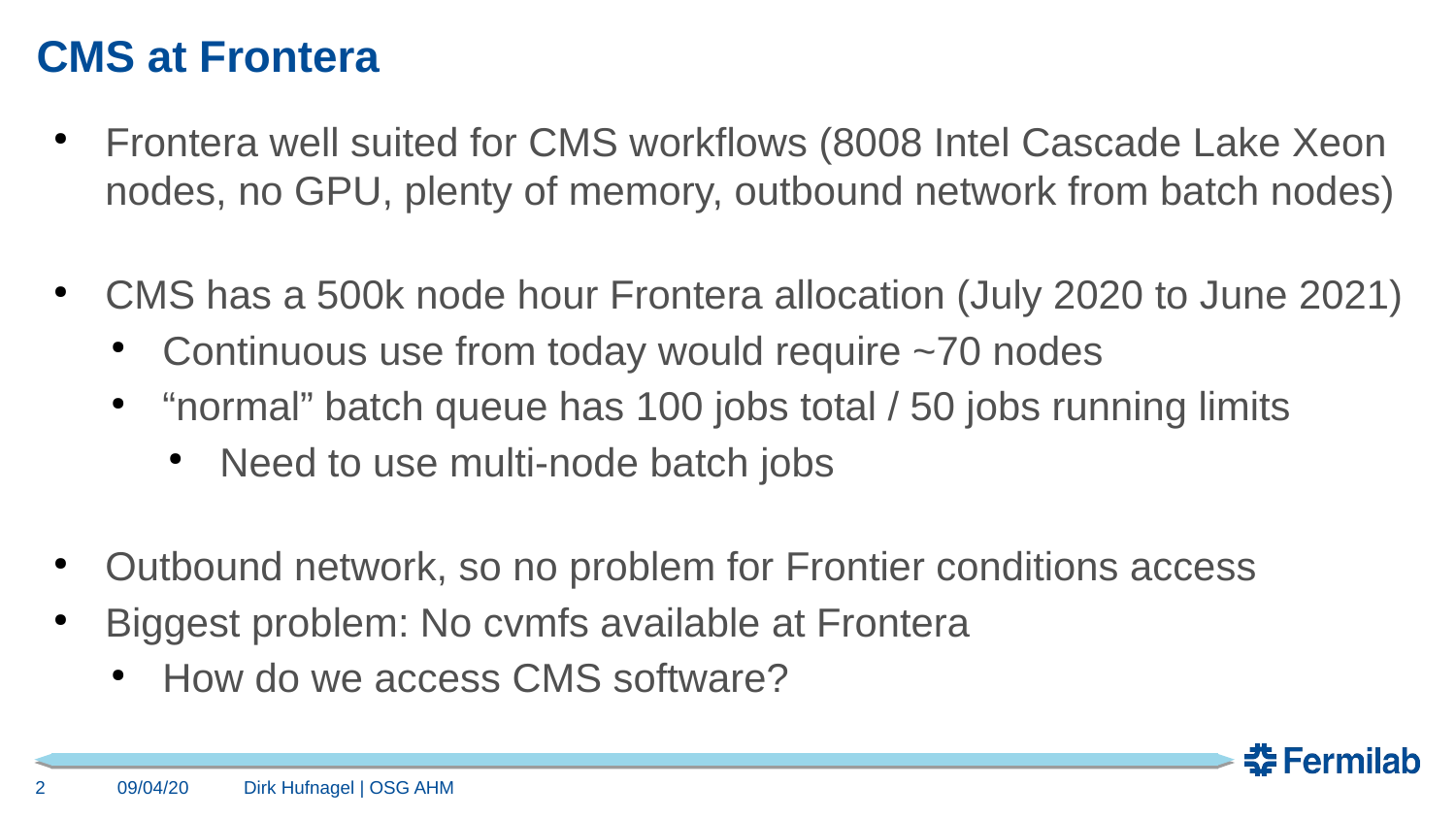## **Frontier condition access**

- Could use opportunistic squids at FNAL to serve Frontera batch nodes, but bandwidth use and latency make that not advisable.
- CMS has an XSEDE allocation with the same validity period as our Frontera allocation, with some hours on TACC Jetstream (Cloud).
- $\bullet$ Installed a frontier-squid on TACC Jetstream (single VM with 40 cores).
	- Big thanks to Dave Dykstra for helping with the setup!

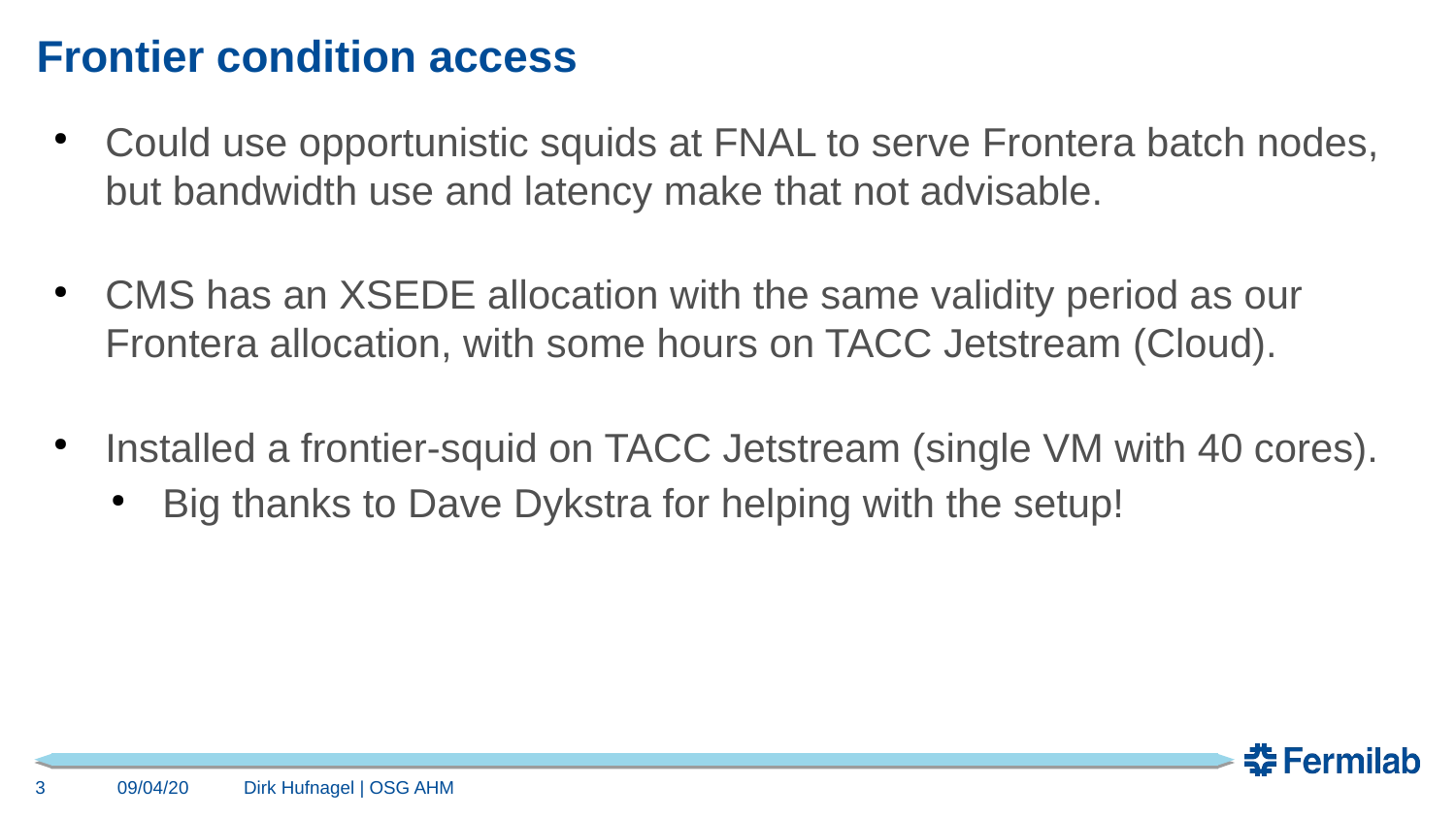# **How to get GlideinWMS pilots onto Frontera**



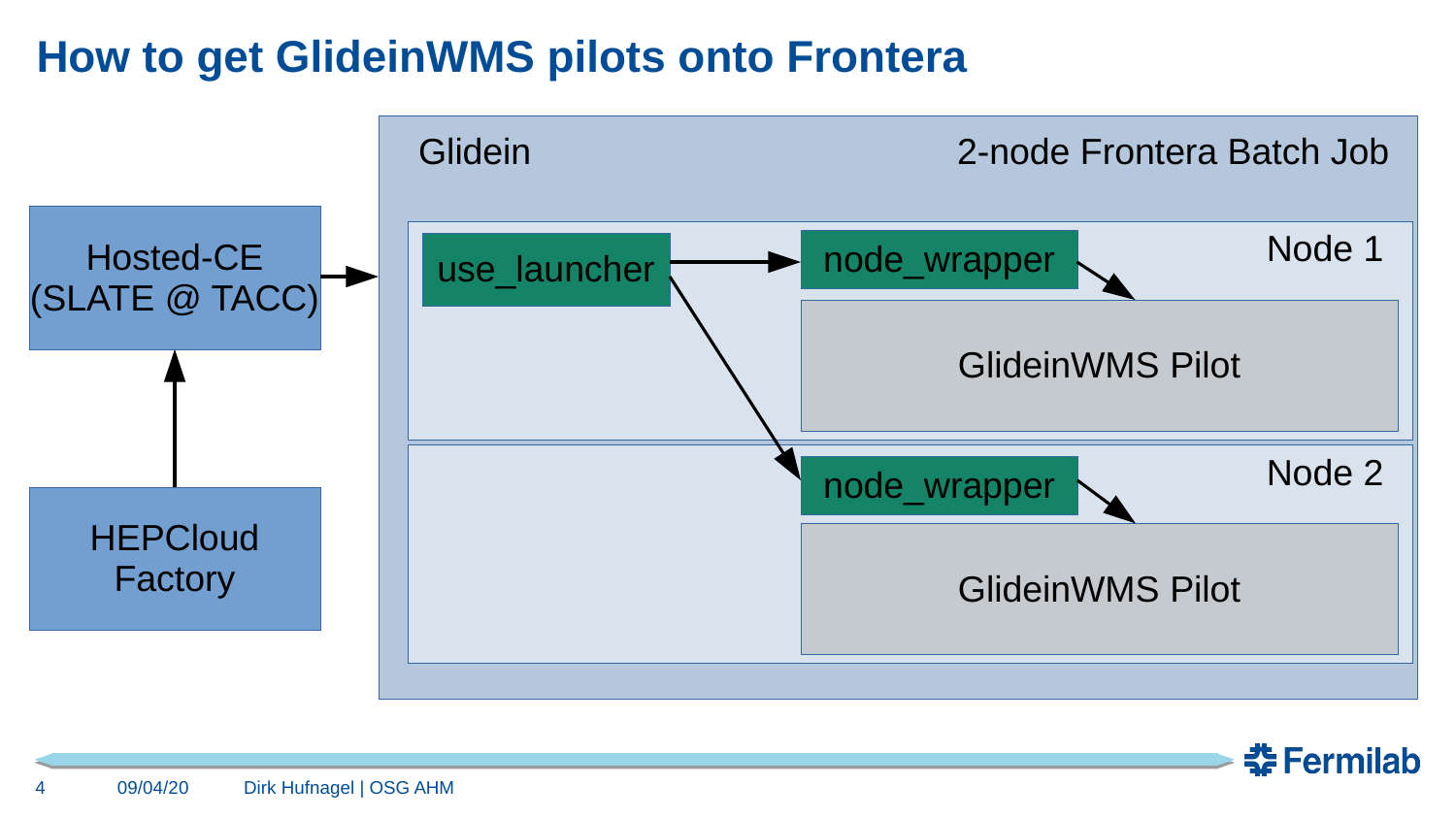# **GlideinWMS and multi-node batch jobs**

- For multi-node batch jobs usually need user supplied code to let GlideinWMS utilize all nodes
- For Frontera this code uses the TACC provided "launcher" module, which we use in our own custom use launcher.sh script. That script is then executed directly by the Glidein.
	- <attr name="GLIDEIN\_MULTIGLIDEIN\_LAUNCHALL" glidein\_publish="True" job\_publish="True" const="False" parameter="True" publish="True" type="string" value="/home1/05501/uscms/launcher/use\_launcher.sh"/>
	- <attr name="GLIDEIN\_MULTIGLIDEIN" glidein\_publish="True" job\_publish="True" const="False" publish="True" parameter="True" type="int" value="2"/>

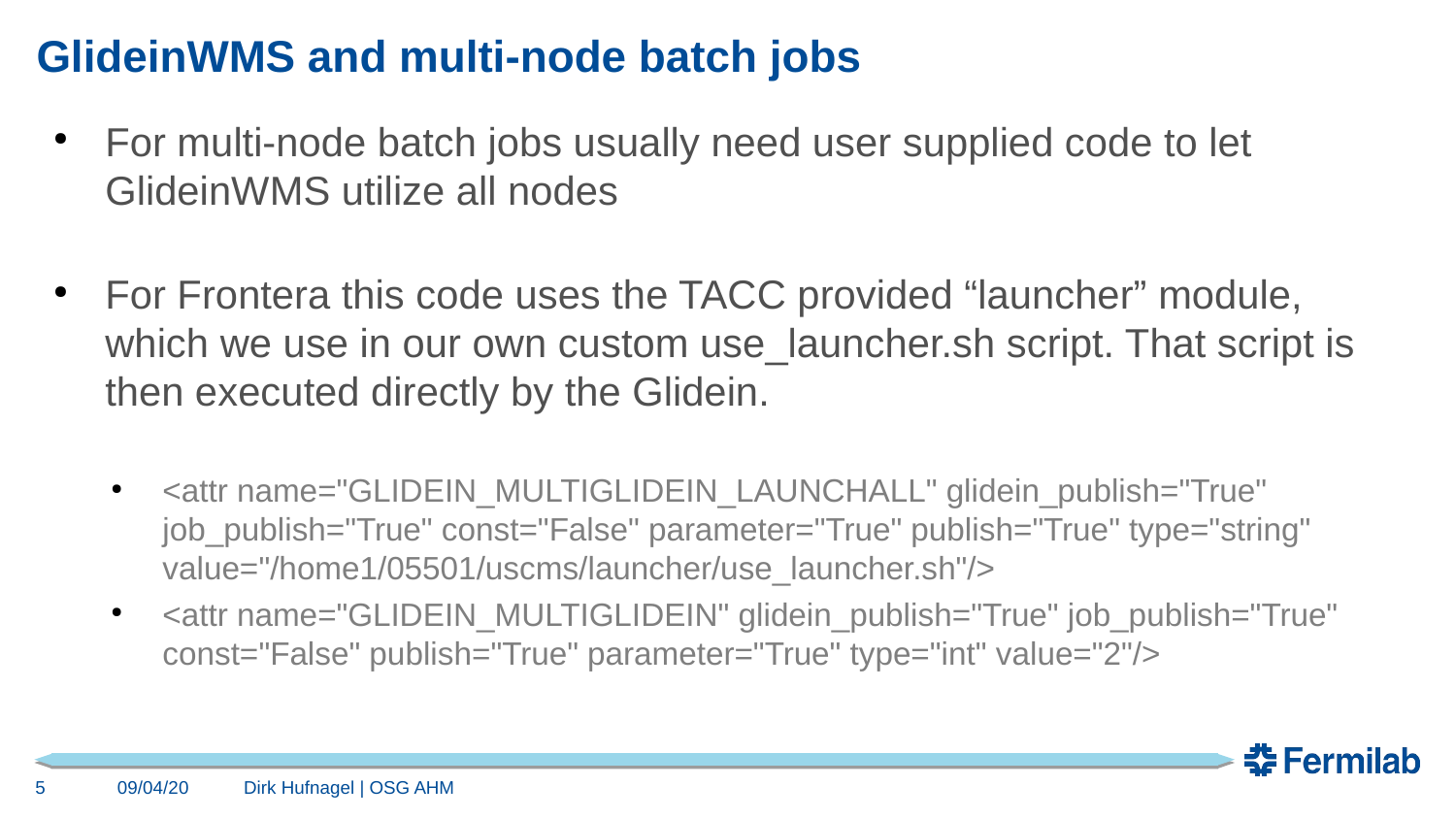# **Mounting cvmfs**

- node wrapper script mounts cvmfs as unprivileged user in the /cvmfs namespace and executes the GlideinWMS pilot
- $\bullet$ It uses the cvmfsexec command from the cvmfsexec package (written and maintained by Dave Dykstra)
- Simple setup, script is only 7 lines of functional code
- Configured for 10GB local SSD cache on batch node
- Uses WPAD auto-discovery to find TACC Jetstream squid

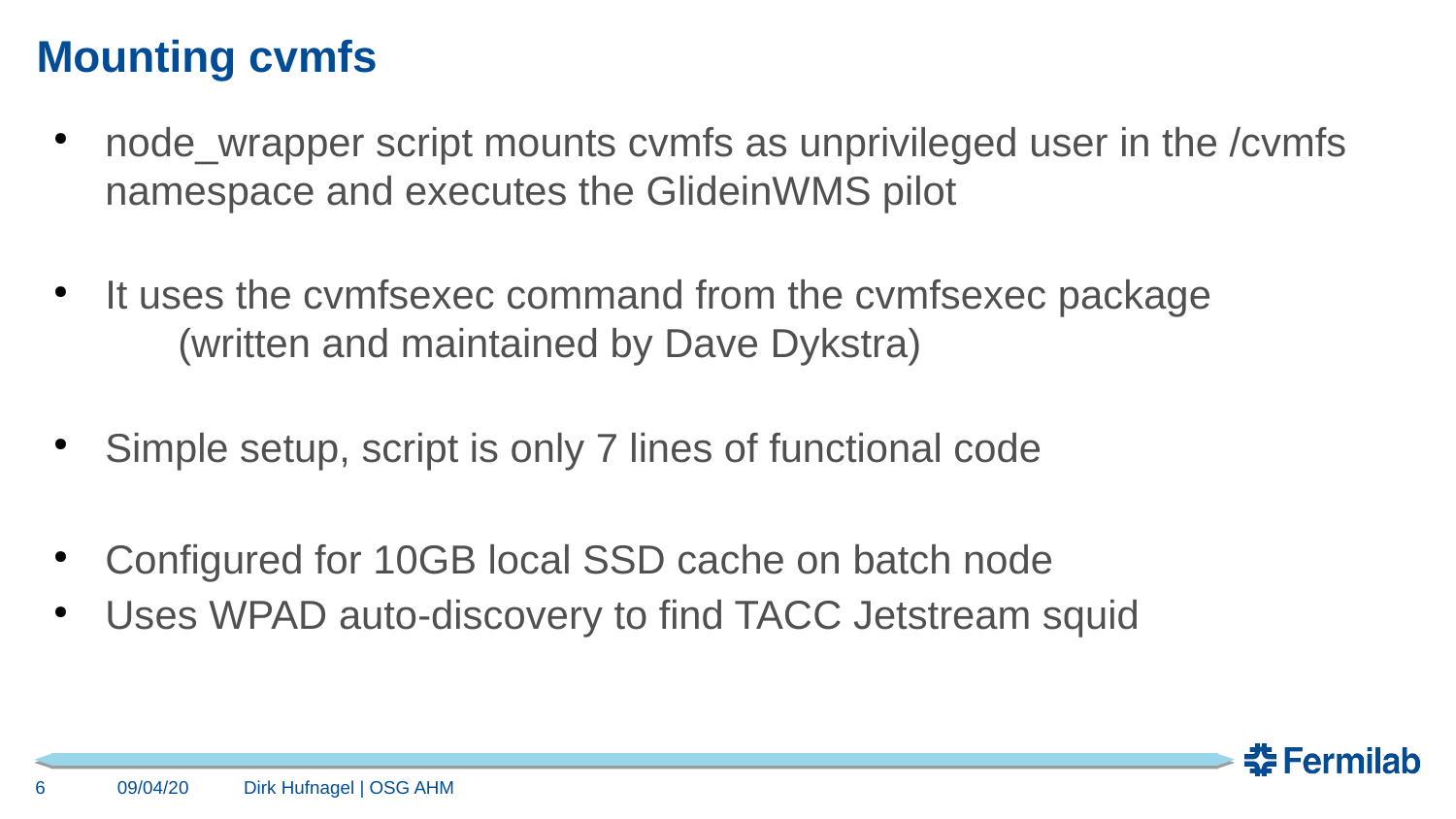# **cvmfsexec requirements and where CMS is using it**

- Supports RHEL (latest version adds Suse support)
- cvmfsexec command requires unprivileged user namespaces
	- available on RHEL  $>= 7.6$  (but only enabled in later versions)
	- works best with unprivileged fuse mounts
		- available on RHFL  $\geq$  7.8
		- alternatively can use fusermount
- cymfsexec mountrepo/umountrepo also works with only fusermount
- TACC Frontera (RHEL 7.8)  $\Rightarrow$  tested CMS jobs
- ALCF Theta (Cray Compute Node Linux, based on Suse  $15$ ) => tested CMS jobs
- TACC Stampede2 (RHEL  $7.6$ ) => in production

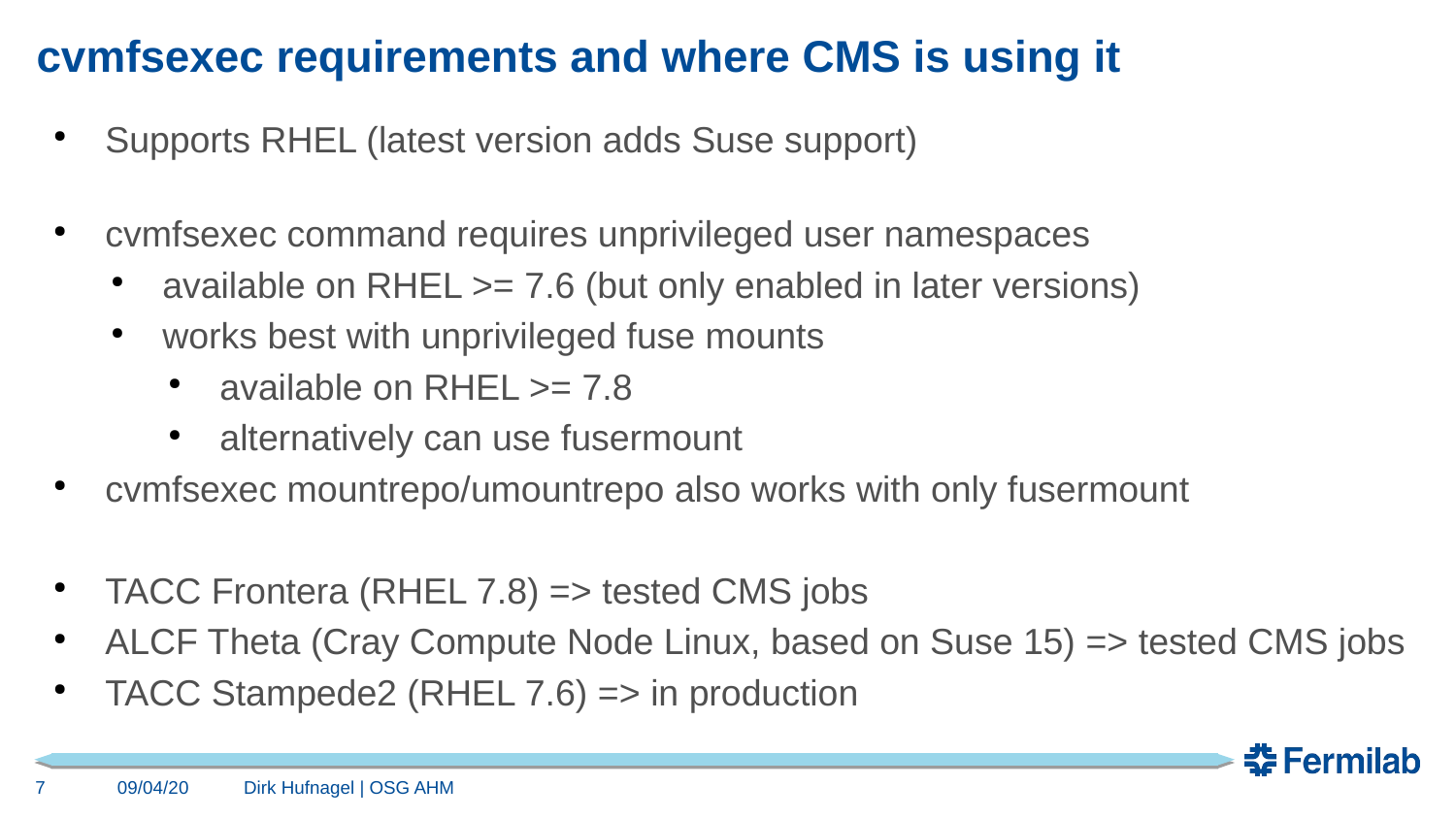# **Singularity, Data Input/Output**

- Within the GlideinWMS pilot CMS then wraps all payloads into either an RHEL6 or RHEL7 singularity container
	- Nothing unusual, we do that at (almost) all of our sites
	- Don't use TACC provided singularity installation, but unprivileged singularity from cvmfs (works a bit better with cvmfsexec)
- Input data is read via AAA from other CMS sites, stageout from jobs goes directly to FNAL storage

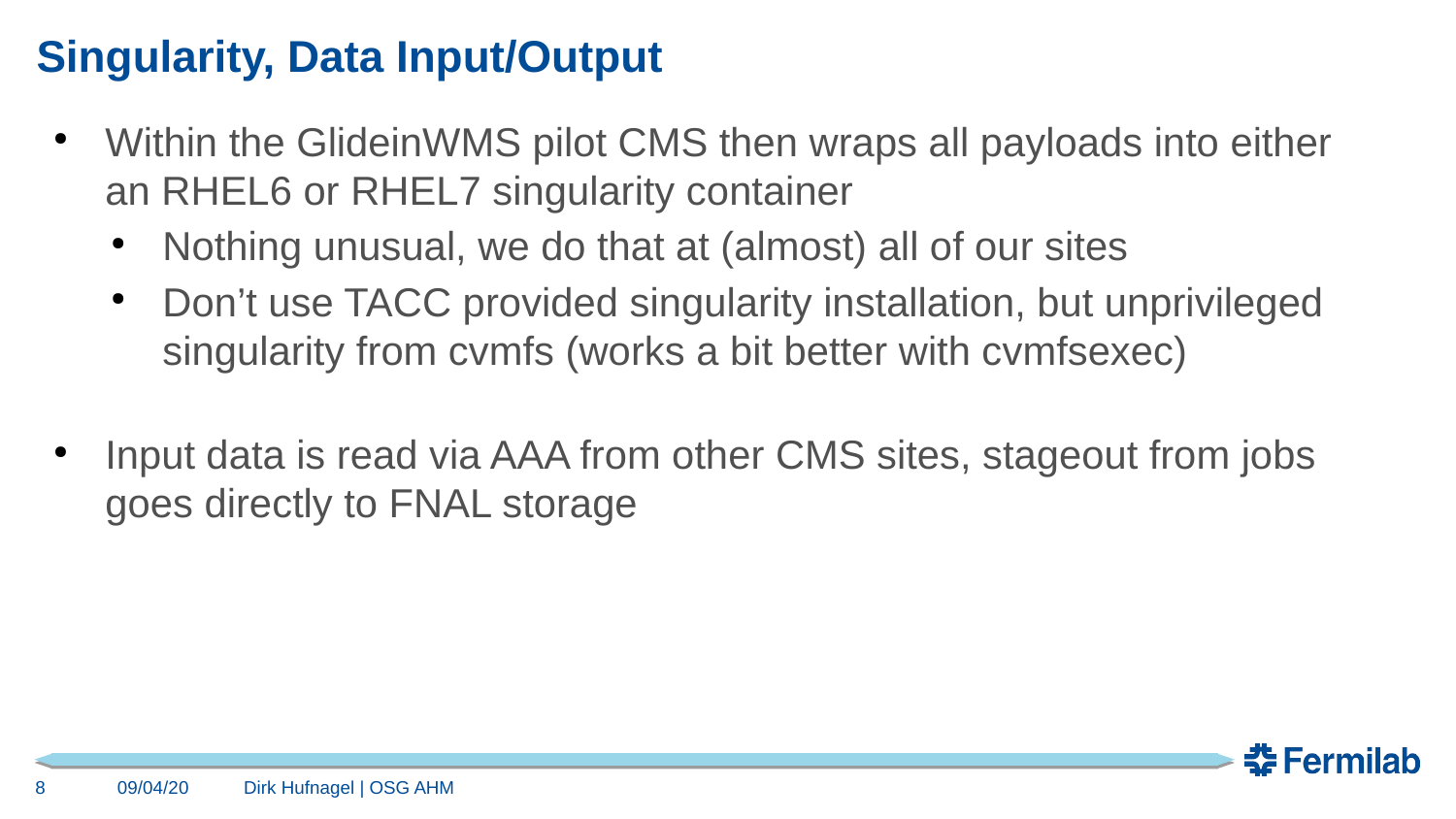### **Current Status and Outlook**

- Hosted-CE is still being setup, so what's presented here hasn't been tested fully end to end.
- That being said, all Frontera wrapper scripts have been tested with real CMS jobs, taking over every core on each node in a multi-node batch job.
- In addition, we have used TACC Stampede2 in similar fashion with an external Hosted-CE.
- Looking forward to full production use of Frontera!

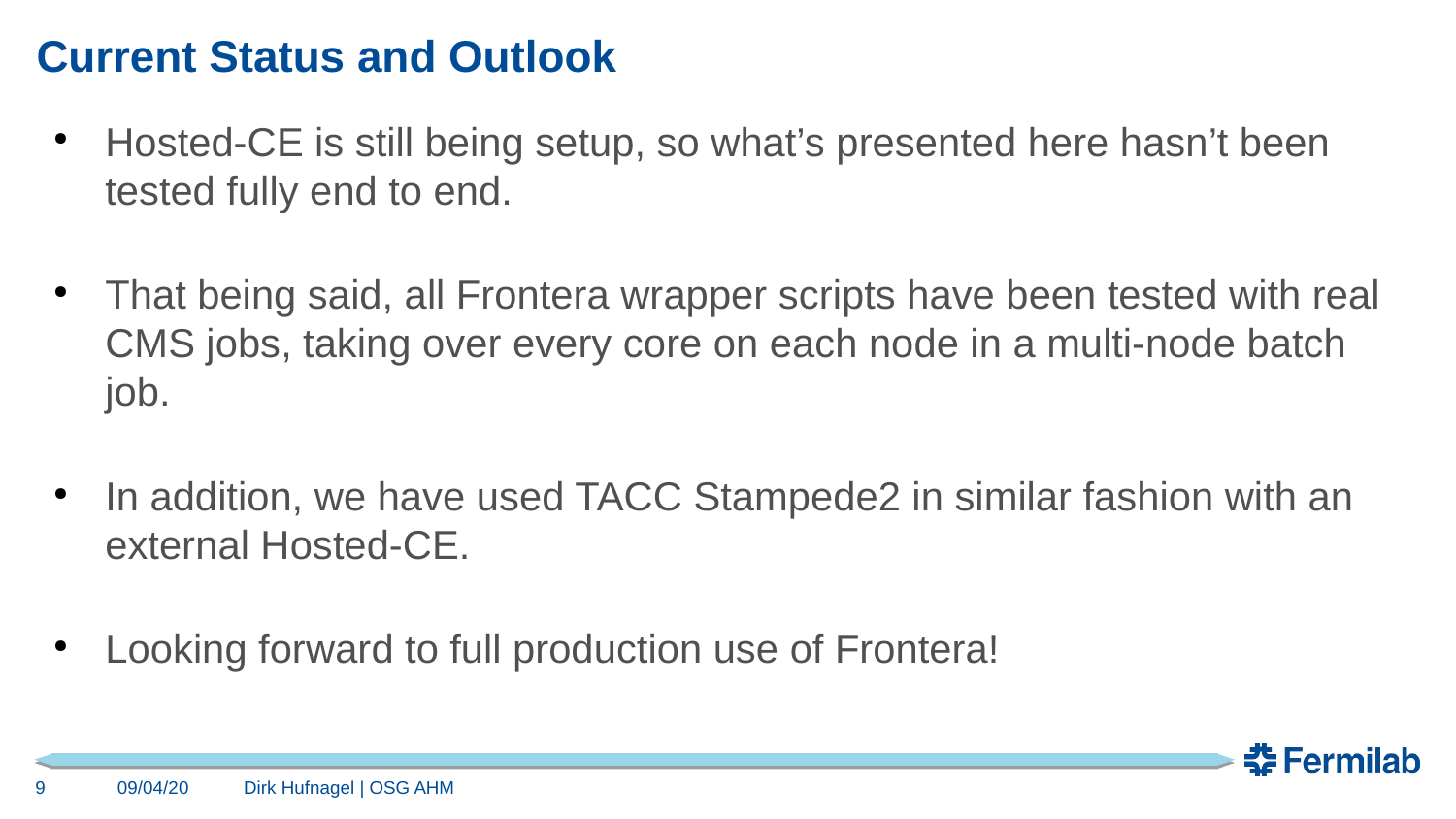#### **BACKUP**

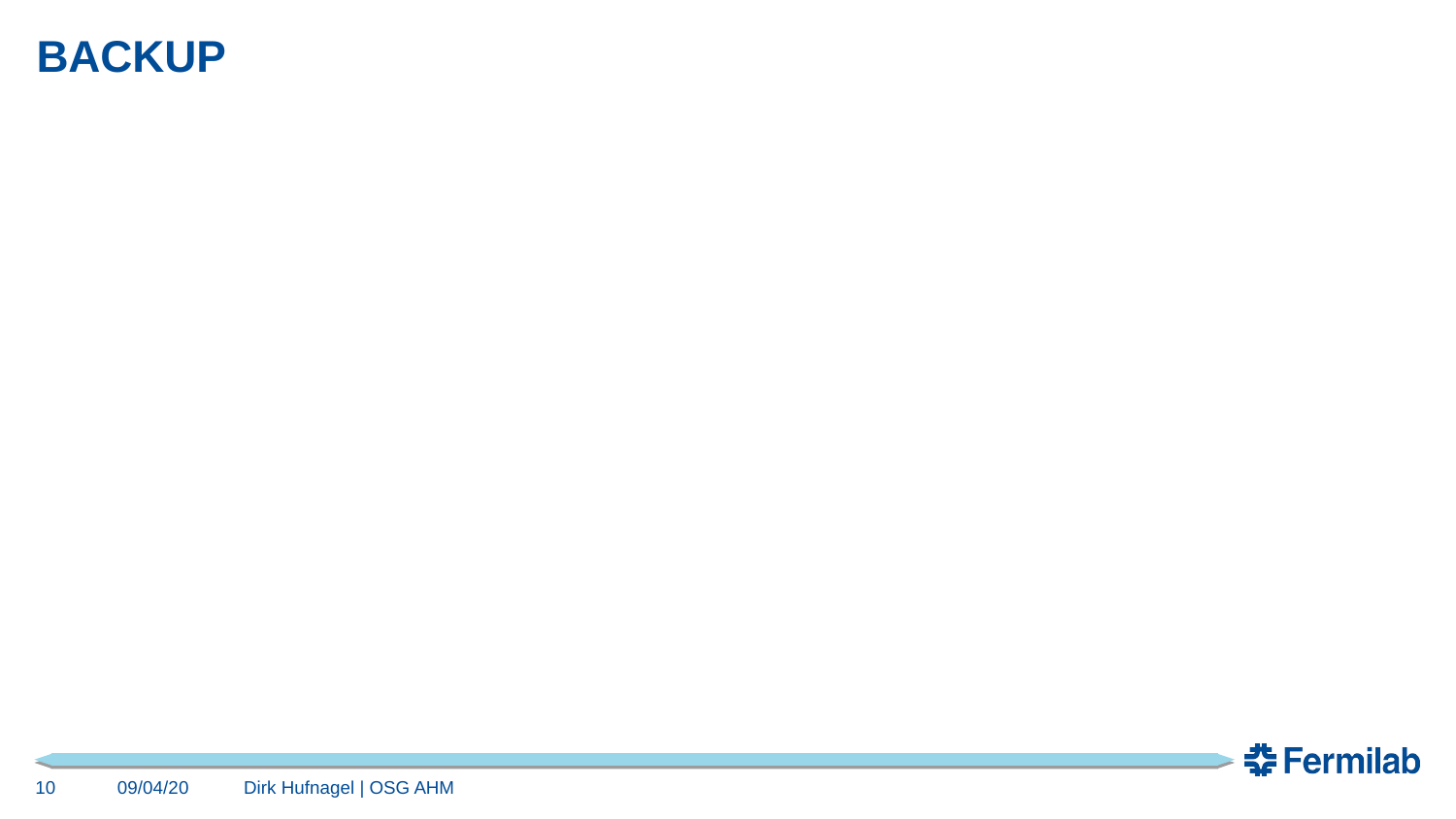#### **use\_launcher.sh**

#### #!/bin/bash

module load launcher

NUMBEROFNODES=2

export LAUNCHER\_WORKDIR=/home1/05501/uscms/launcher

export LAUNCHER\_JOB\_FILE=`mktemp -p \$LAUNCHER\_WORKDIR 'jobfile.XXXXXXXX'`

for i in \$(seq \$NUMBEROFNODES)

#### do

echo "\$LAUNCHER\_WORKDIR/node\_wrapper.sh \$@" >> \$LAUNCHER\_JOB\_FILE done

\$LAUNCHER\_DIR/paramrun

```
rm -f $LAUNCHER_JOB_FILE
```
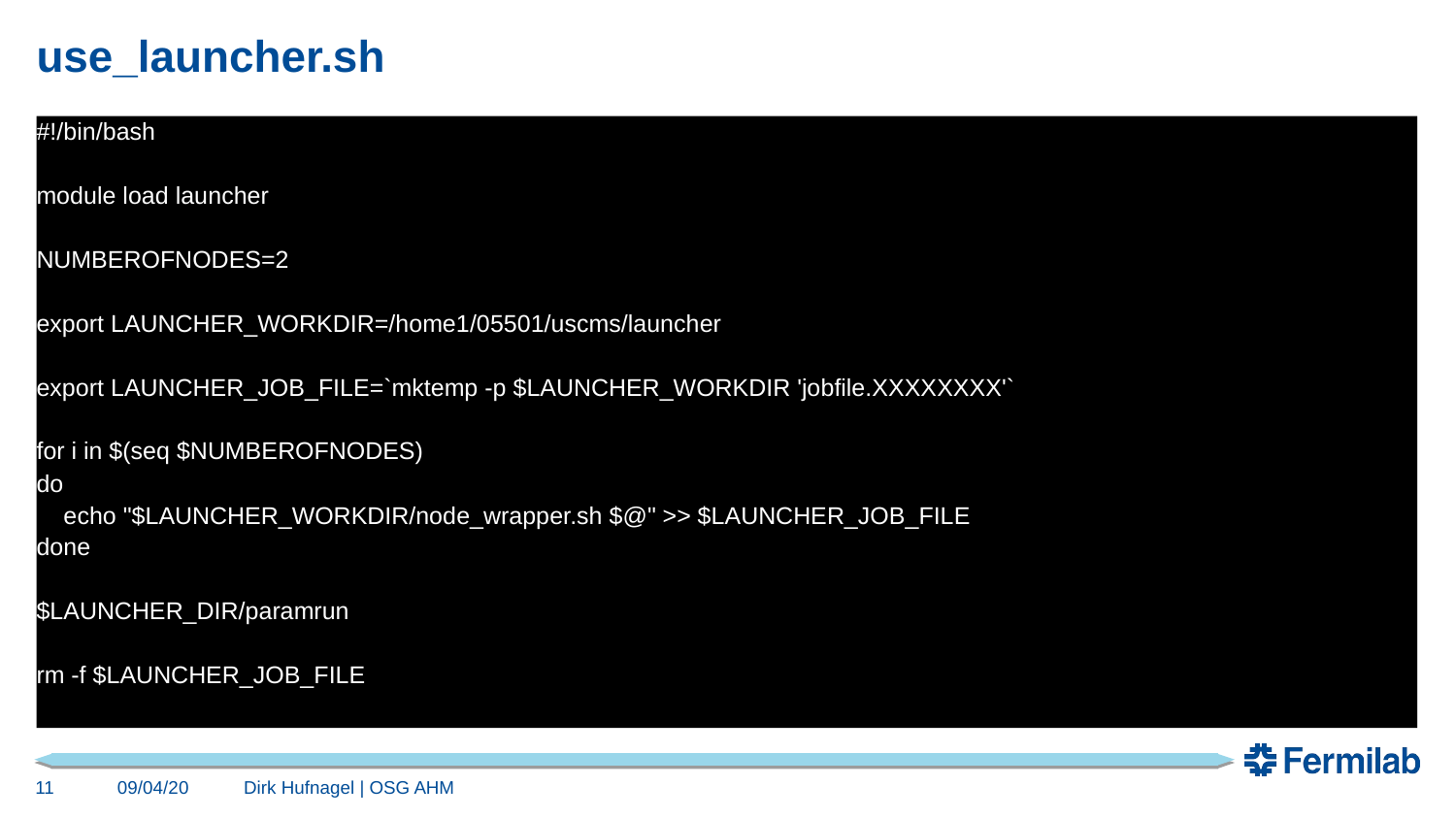### **node\_wrapper.sh**

#### #!/bin/bash

# use unpriviliged singularity from cvmfs export PATH=/cvmfs/oasis.opensciencegrid.org/mis/singularity/bin:\$PATH

# want locally mounted cvmfs and local cvmfs cache rm -rf /tmp/uscms mkdir -p /tmp/uscms/cache cp -a /home1/05501/uscms/launcher/cvmfsexec /tmp/uscms/cvmfsexec

# use cvmfs certs export SINGULARITYENV X509 CERT DIR=/cvmfs/oasis.opensciencegrid.org/mis/certificates/

# mount cymfs (singularity doesn't like Frontera system LD\_PRELOAD libs) env LD\_PRELOAD="" /tmp/uscms/cvmfsexec/cvmfsexec cms.cern.ch unpacked.cern.ch oasis.opensciencegrid.org -- \$@

# cleanup rm -rf /tmp/uscms